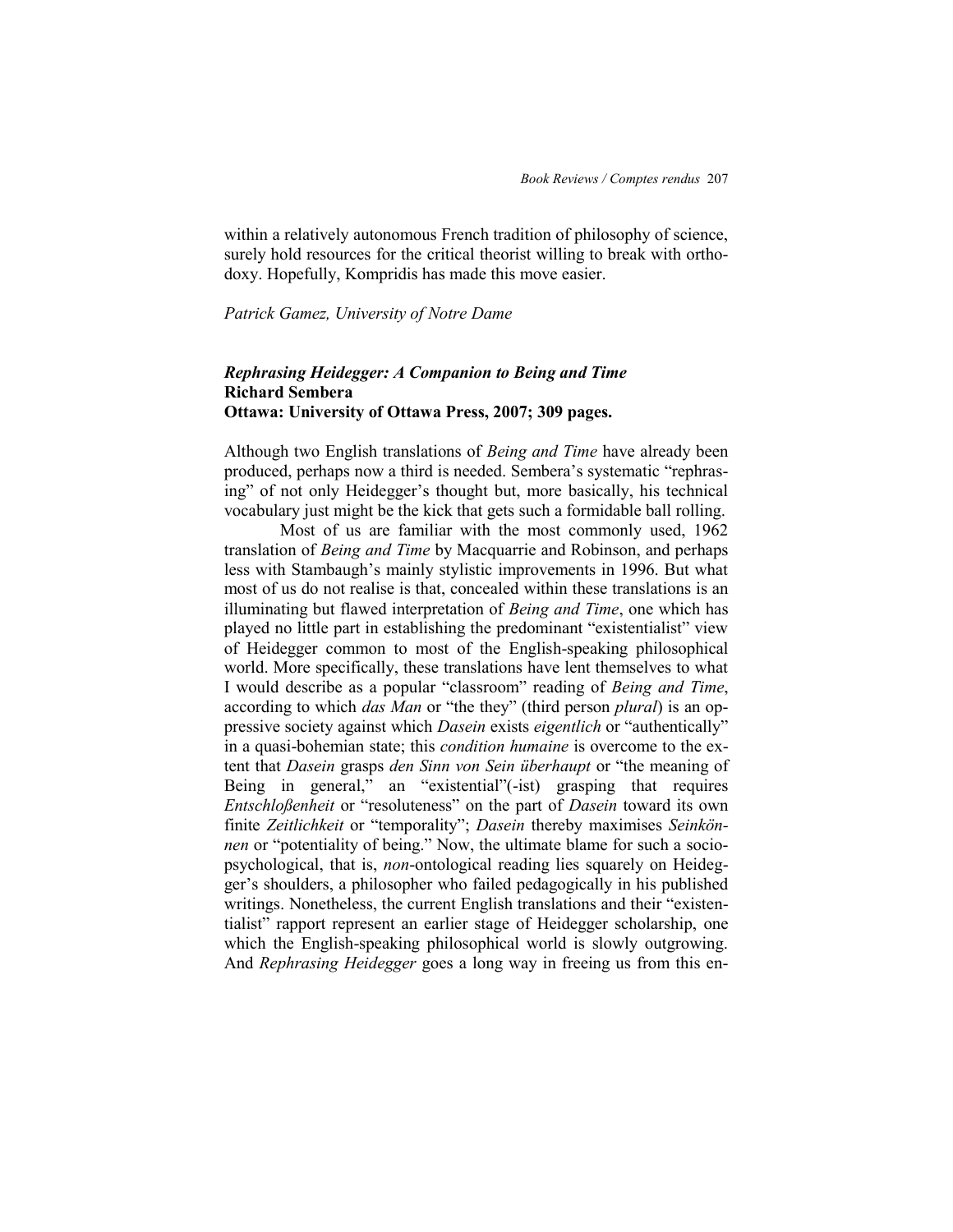trenched "Verstellung" of Heideggerian thought, and it does so by uncovering the conceptual underpinnings of *Being and Time* through clear and unambiguous English for both the beginner and Heidegger specialist.

The author, who studied under von Herrmann (the editor of the most important volumes of Heidegger's *Gesamtausgabe*), leads the reader onto this path of disentanglement by phrasing *Being and Time* anew (hence *re*phrasing) in three basic ways: retranslation, reordering and reinterpretation.

Firstly, Sembera retranslates Heidegger's technical vocabulary in *Being and Time*. A few translations are especially noteworthy: *Sinn* is rendered as the more referential "sense"; *Zeug* and *Bewandtnis* as the more intuitive "tool" and "connection," respectively; *Zuhandenheit* and *Vorhandenheit* as the more literal "to-handedness" and "at-handedness," respectively; *das Man* and *das Man-selbst* as the appropriately neutral "the One" and "the one-self," respectively; *Befindlichkeit* as the suitably vague "sensibility"; *Seinkönnen* as the more active "being-ability"; *Gewesenheit, Gegenwart* and *Zukunft* as the more radical "continuance," "encounter" and "advent," respectively; *Zeitlichkeit* as the more *Dasein*like "timeliness"; and *Geschick* as the collective and, to be sure, less mystical "lot." In addition to a German-English lexicon (Appendix B) cross-referencing Heidegger's original German terms with his own translations, Macquarrie and Robinson's, and Stambaugh's, Sembera includes a glossary of technical terms (Appendix A) with an explanation of their meaning and a discussion of the various translations as well as a justification for his own. (Sembera also includes a third addendum, Appendix C, which summarises in table format all of the important conceptual divisions and structural parallels in *Being and Time*—a handy tool for any Heidegger scholar.)

Perhaps the only translation in which the author "streamlines" Heidegger's vocabulary too much is his rendering of *Entwurf* as "plan." Although here the problematic psychological connotations of Macquarrie and Robinson's "projection" and Stambaugh's "project" are avoided, were this a full translation of *Being and Time*, some confusion would occur on page 145 of the original, where Heidegger sharply distinguishes "das Entwerfen" from anything like an "ausgedachten Plan."

Secondly, Sembera reorders the way in which *Being and Time* is presented. By "reorders" I speak not in terms of sequence but, rather, tidiness. In other words, Sembera brings a systematic orderliness to *Being*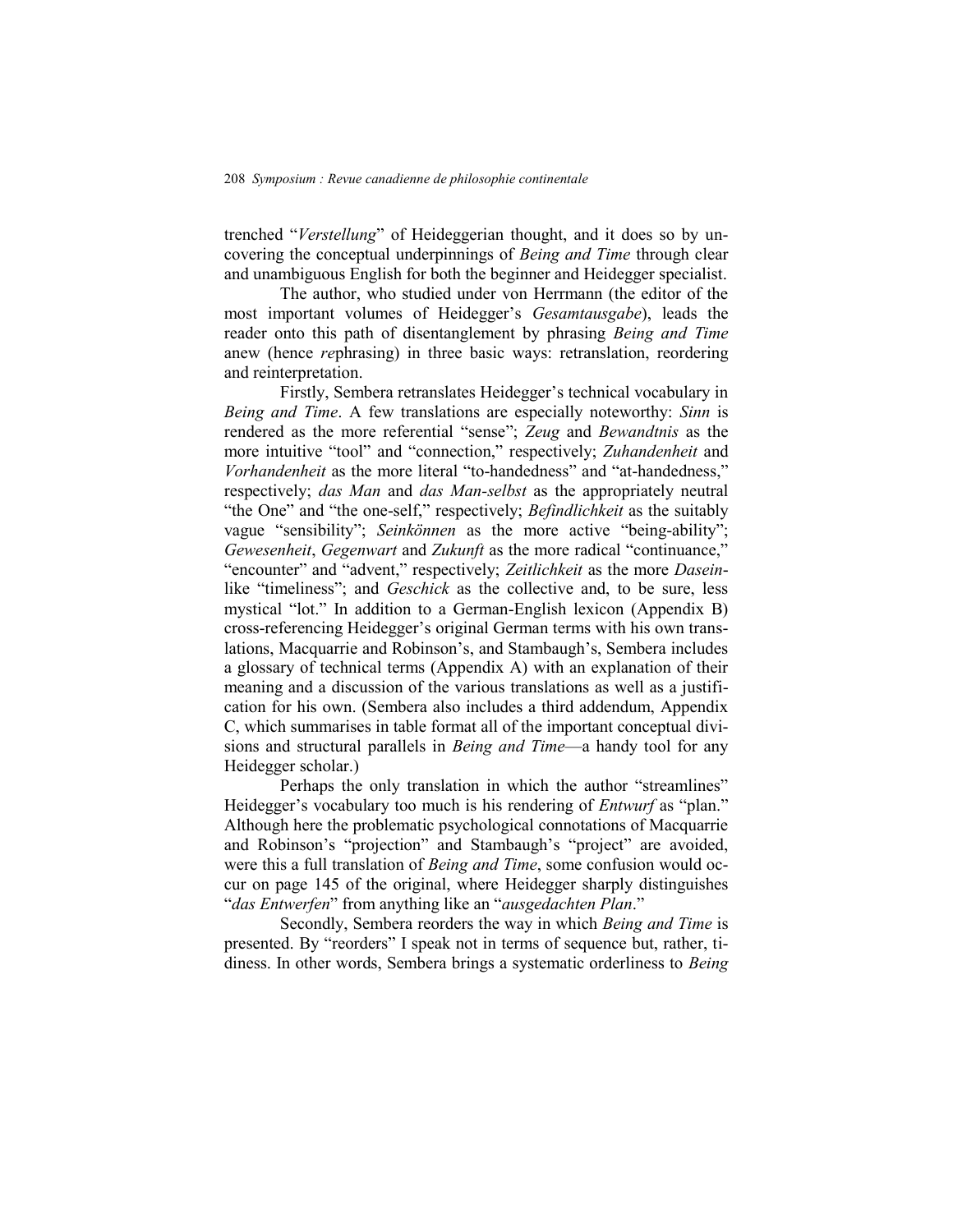*and Time* otherwise lacking on first exposure. Most notable in this regard is Sembera's making good on a criticism he lays against Heidegger and the latter's perhaps performatively consistent un*-ausgedachten* style: "one frequently discovers indispensable information, absolutely essential to the understanding of earlier sections, remarked in passing in later sections.‖ (xvi) Two sections in particular stand out for their housecleaning: "Understanding versus Perception," in which Sembera introduces the reader to the ontological lynchpin of Heidegger's early thought—*Dasein*'s act of understanding—and does so, in stark contrast to Heidegger's own presentation, *before* discussing the question of Being; and "Heidegger's Concept of Phenomenology  $(\S7)$ " in which Sembera assembles Heidegger's dispersed remarks on methodology (from §§7, 18, 32, 44 and 63 of *Being and Time*) in order to dispel the common mischaracterisation of Heidegger's phenomenology as purely descriptive. More positively in this latter section, Sembera argues that *Being and Time*, "being [itself] an interpretation, shares in the circular structure of understanding"  $(62)$ ; "works out the foundation of any possible ontology" (59) including the much neglected *Geisteswissenschaften*; "envisions [*läßt sehen*] phenomena" through the apophantic structure of *Rede* or "talk" (57); and thus that its method, far from being purely descriptive in nature, is in fact a much more radical, *hermeneutic phenomenology*.

Lastly, Sembera reinterprets *Being and Time* on the basis of his retranslation and reordering. Cutting through the obscurity and awkward neologisms often associated with Heidegger scholarship in translation, Sembera often pauses "to take stock of the results of our explanations" (43), "to reformulate our conclusions in more precise and more familiar…terms" (18), and perhaps a godsend to any first-time reader of *Being and Time*: "It is probably worth rephrasing this argument in completely non-philosopher's terms, since its essential sense can be preserved at a much simpler level." (153) Supplementing this reader-friendly style are many examples, a number of which are perhaps prime for becoming pedagogical classics; examples such as solving Zeno's "Stadium" paradox through phenomenological analysis (14–17), referentially understanding a piece of chalk in a classroom (36–37), Being as observability under laboratory conditions (39–41), restructuring one's comprehensibility of the world by defining a "zayzax"  $(96-97)$ , and love as the usually implicit and, to be sure, disagree-*able* sensibility of a successful marriage. (113)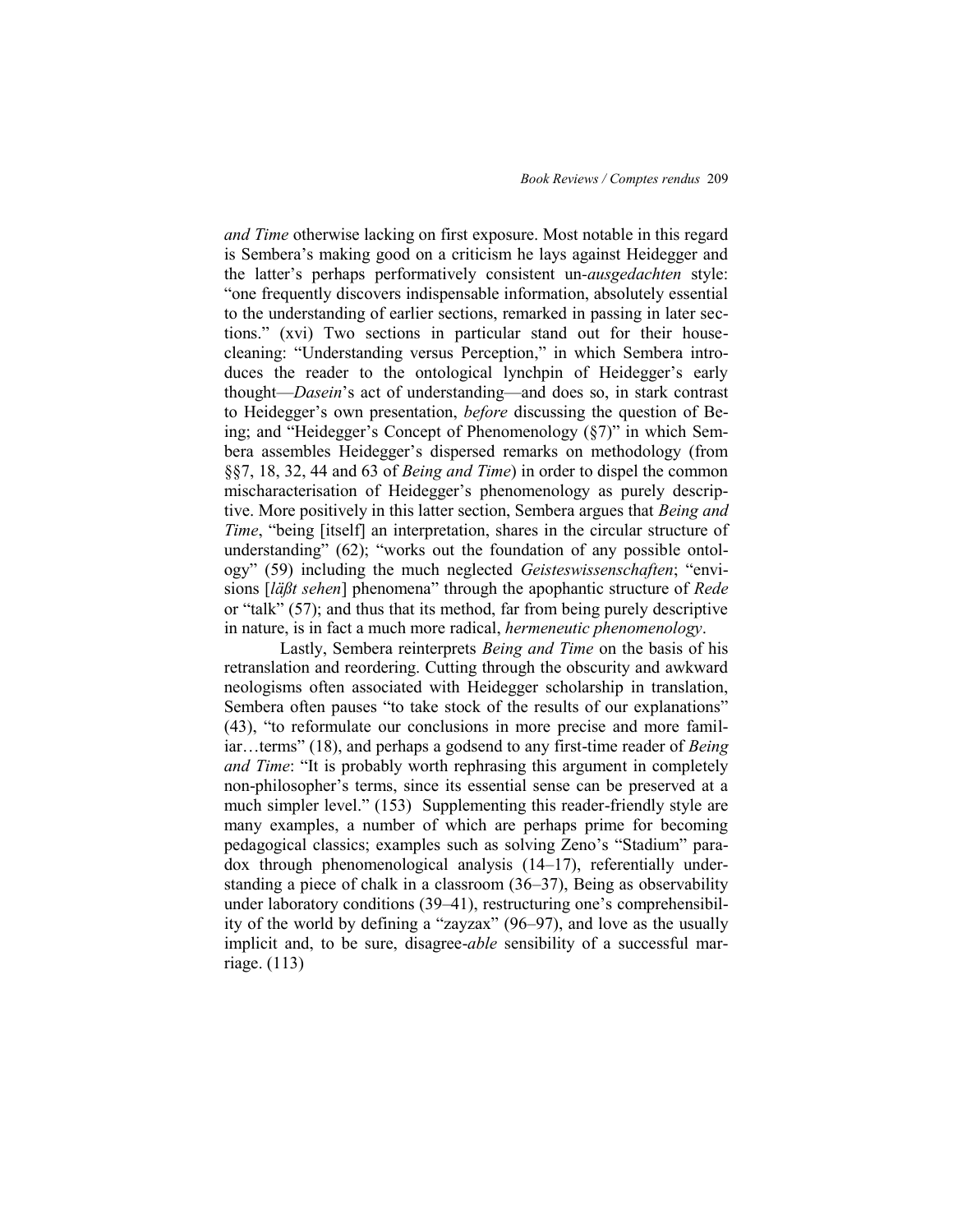Structurally, *Rephrasing Heidegger* consists of an initial chapter on "The Origins of Phenomenology" and two further chapters containing detailed section-by-section analyses of *Being and Time*. Most important to the beginner is Chapter 2, "Hermeneutic Phenomenology as Fundamental Ontology," in particular sections  $2.5$  b), "The One-self," and  $2.9$ , "The Primeval Structure of Dasein as Concern," according to which authenticity is "not a question of eliminating the one-self"  $(82)$  but a "shift" of emphasis" (88) onto *Dasein's* selfhood, and thus ultimately "a question of *not being caught in the one-self as the only and exclusive way for Dasein to exist*" (82); inauthenticity and the one-self, however, are "a necessary foundation of any common enterprise" (124), the deciding factor for which is whether "giving up some of one's own possibilities of existence…is done *from deliberate choice* or *without explicitly choosing.*" (124)

Most important to the Heidegger specialist is Chapter 3, "The Timing of Timeliness," in particular the initial sections  $(3.1-3.4)$ , in which Sembera works out in detail the oftentimes blurred because simplified connection between *existenzialem Vorlaufen* or "existential forerunning" and *existenzieller Entschloßenheit* or "existentic decidedness," a connection which, according to Sembera, authorises [*bezeugt*] *Dasein*'s eigentliches Ganzseinkönnen or "authentic ability-to-be-a-whole," and thus initially brings into phenomenal view the *zeitlich* or "timely" structure of *Sorge*, "concern." In Sembera's own words, "The authentic structure of the conscience *must* be linked with the authentic structure of being unto death in order to characterise adequately the essential, authentic, and primeval ontological structure of Dasein" (191), that is, *forerunning decidedness*.

Perhaps the only interpretation in which the author slightly diminishes Heidegger's (overall) thought is his second "nominal" definition of Being as "that by means of which we understand the difference between existence and non-existence." (44) My perceived diminution does not lie in the definition itself; rather, in it an opportunity is missed at bridging Heidegger's later *seinsgeschichtlich* or "ontohistorical" thinking (to which the author admits he is largely unsympathetic) by pointing out the connection between *das Nicht* of (Being's) *non*-existence (what Heidegger calls "the horizontal schema of absence" in *Die Grundprobleme der Phänomenologie*) and Heidegger's more radical, ontohistori